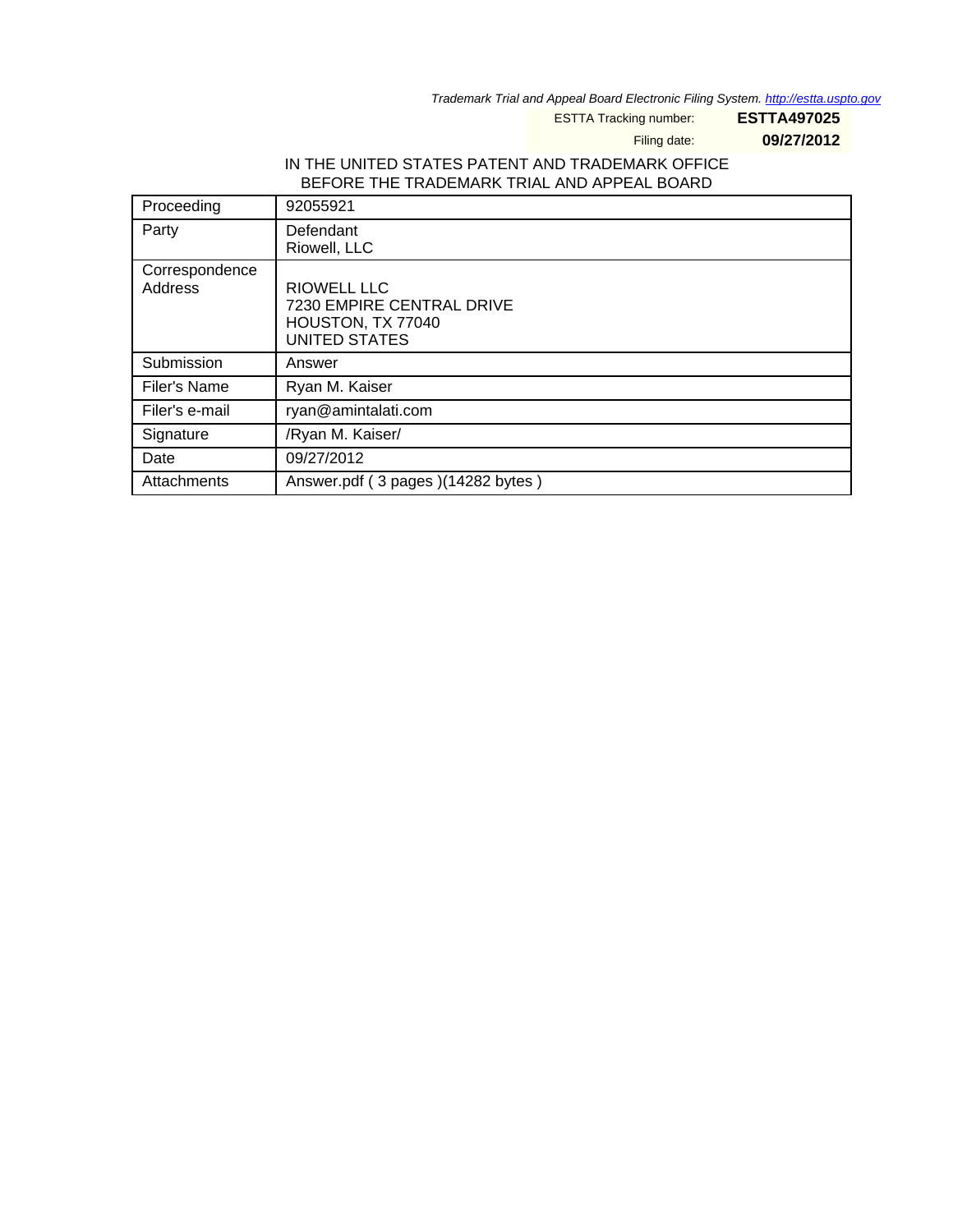#### **IN THE UNITED STATES PATENT AND TRADEMARK OFFICE BEFORE THE TRADEMARK TRIAL AND APPEAL BOARD**

 $)$ Tree Nut Organic, LLC (1998)  $)$ Petitioner,  $\qquad \qquad$ )  $V.$  )  $)$ Riowell, LLC (2002)  $)$  Registrant. ) \_\_\_\_\_\_\_\_\_\_\_\_\_\_\_\_\_\_\_\_\_\_\_\_\_\_\_\_\_\_\_\_\_\_\_\_\_\_\_\_\_\_)

\_\_\_\_\_\_\_\_\_\_\_\_\_\_\_\_\_\_\_\_\_\_\_\_\_\_\_\_\_\_\_\_\_\_\_\_\_\_\_\_\_\_

) Cancellation No. 92,055,921

#### **ANSWER TO PETITION FOR CANCELLATION**

 Riowell, LLC ("Registrant"), by and through its attorneys, Amin Talati, LLC, hereby answers the Petition for Cancellation filed by Tree Nut Organic, LLC ("Petitioner") against Registration No. 3,057,004 as follows:

 1. Registrant is without knowledge or information sufficient to form a belief as to the truth of the allegations contained in Paragraph 1 of the Petition for Cancellation and therefore denies the allegations.

 2. Registrant is without knowledge or information sufficient to form a belief as to the truth of the allegations contained in Paragraph 2 of the Petition for Cancellation and therefore denies the allegations.

 3. Registrant is without knowledge or information sufficient to form a belief as to the truth of the allegations contained in Paragraph 3 of the Petition for Cancellation and therefore denies the allegations.

 4. Registrant admits that it is a limited liability company, but denies the remaining allegations in Paragraph 4 of the Petition for Cancellation.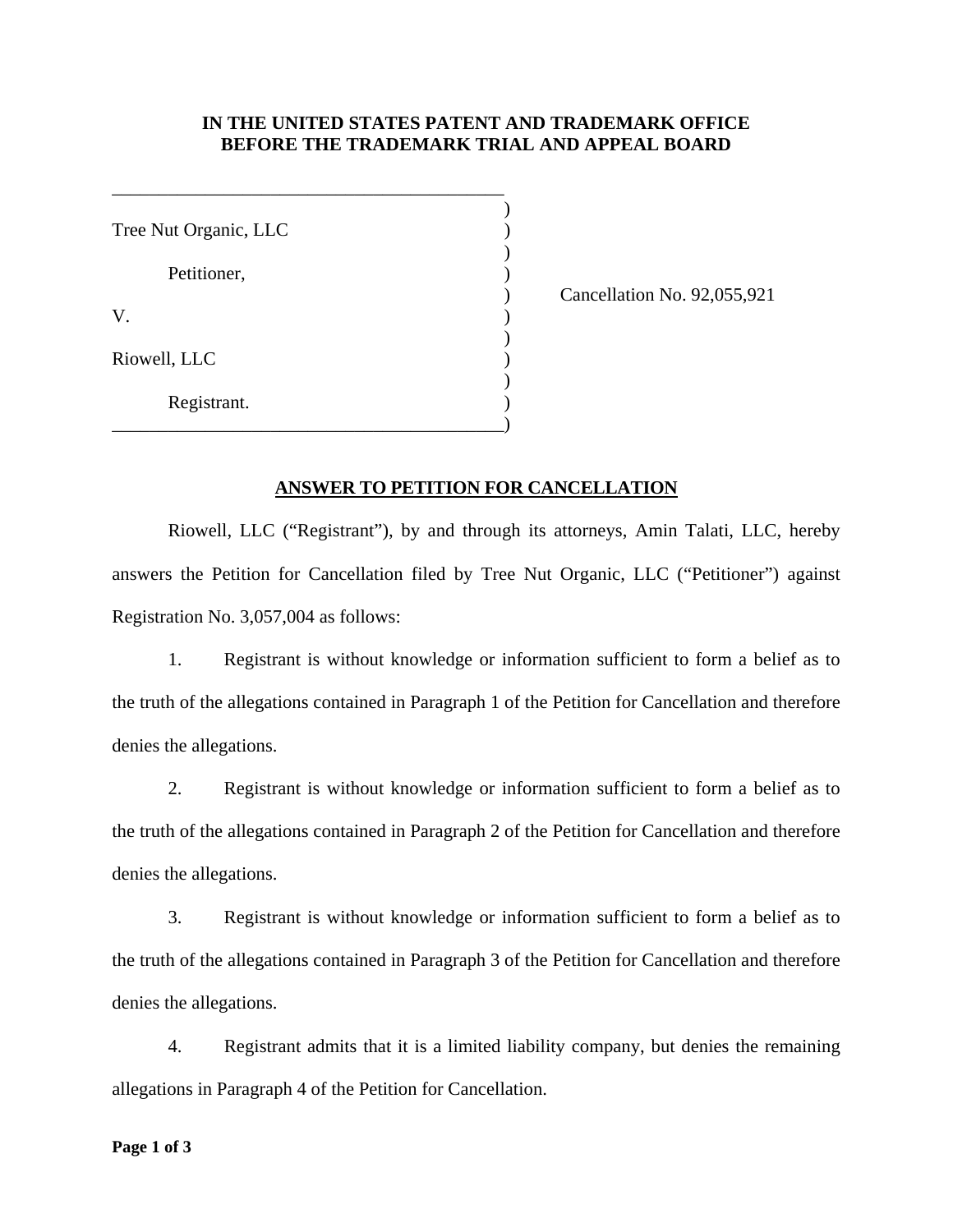- 5. Denied.
- 6. Denied.

 7. Registrant denies that it has abandoned Registrant's Mark. Registrant is without knowledge or information sufficient to form a belief as to the truth of the remaining allegations contained in Paragraph 7 of the Petition for Cancellation and therefore denies those allegations.

#### **AFFIRMATIVE DEFFENSES**

Registrant alleges the following affirmative defenses:

## **FIRST AFFIRMATIVE DEFENSE**

Petitioner's Petition for Cancellation fails to state a claim for which relief can be granted.

Registrant reserves the right to bring additional affirmative defenses and counterclaims as

it becomes aware of the grounds therefore. Registrant's investigation continues.

 WHEREFORE, Registrant prays that the Petition for Cancellation be dismissed in its entirety.

# **Respectfully submitted, AMIN TALATI, LLC**

By:  $\angle$ /s/ Ryan M. Kaiser Ryan M. Kaiser AMIN TALATI, LLC. 55 W. Monroe St. Suite 3400 Chicago, IL 60603 312-327-3328 Ryan@AminTalati.com

### **ATTORNEYS FOR REGISTRANT**

Date: September 27, 2012